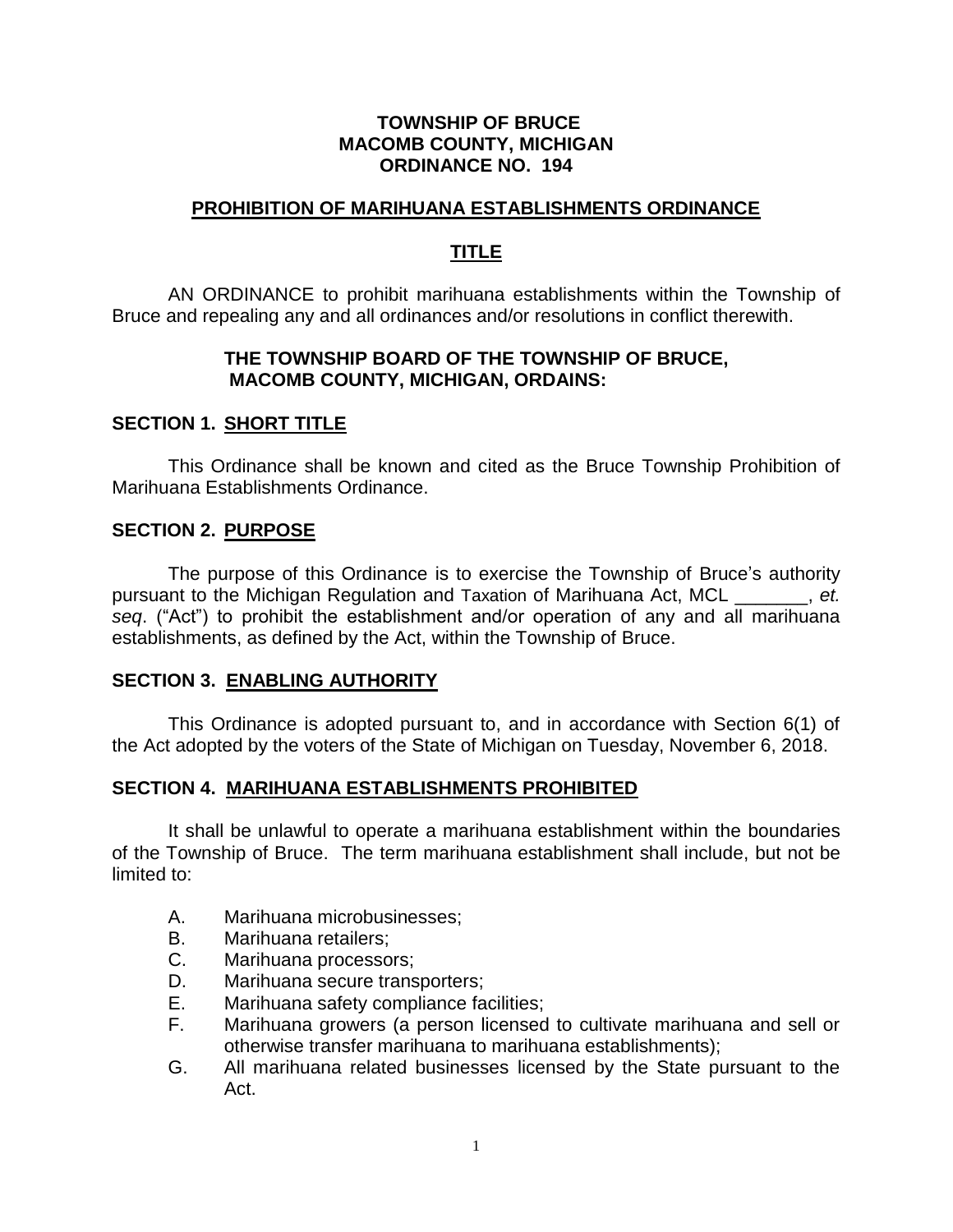## **SECTION 5. VIOLATION; PENALTY**

Any individual or entity that violates any of the provisions of this Ordinance shall be guilty of a misdemeanor and upon conviction thereof shall be subject to a penalty not to exceed five hundred (\$500) dollars or imprisonment for a period not to exceed ninety (90) days, or by both such fine and imprisonment.

Any violation of this Ordinance shall also constitute a nuisance per se and the Township shall have the right to seek abatement of the violation at law or in equity.

#### **SECTION 6. REPEAL OF CONFLICTING PROVISIONS**

All resolutions, ordinances or parts thereof in conflict with the provisions of this Ordinance are to the extent of such conflict hereby repealed.

#### **SECTION 7. SEVERABILITY**

If any section, paragraph, clause or provision of this Ordinance is for any reason held to be invalid or unconstitutional, the invalidity or unconstitutionality of such section, paragraph, clause or provision shall not affect any of the remaining provisions of this Ordinance.

#### **SECTION 8. PUBLICATION**

This Ordinance or summary thereof shall be published in a newspaper of general circulation within the Township of Bruce within fourteen (14) days after adoption by the Township Board of Trustees.

#### **SECTION 9. EFFECTIVE DATE**

This Ordinance shall take effect thirty (30) days after the date of publication as set forth in Section 8.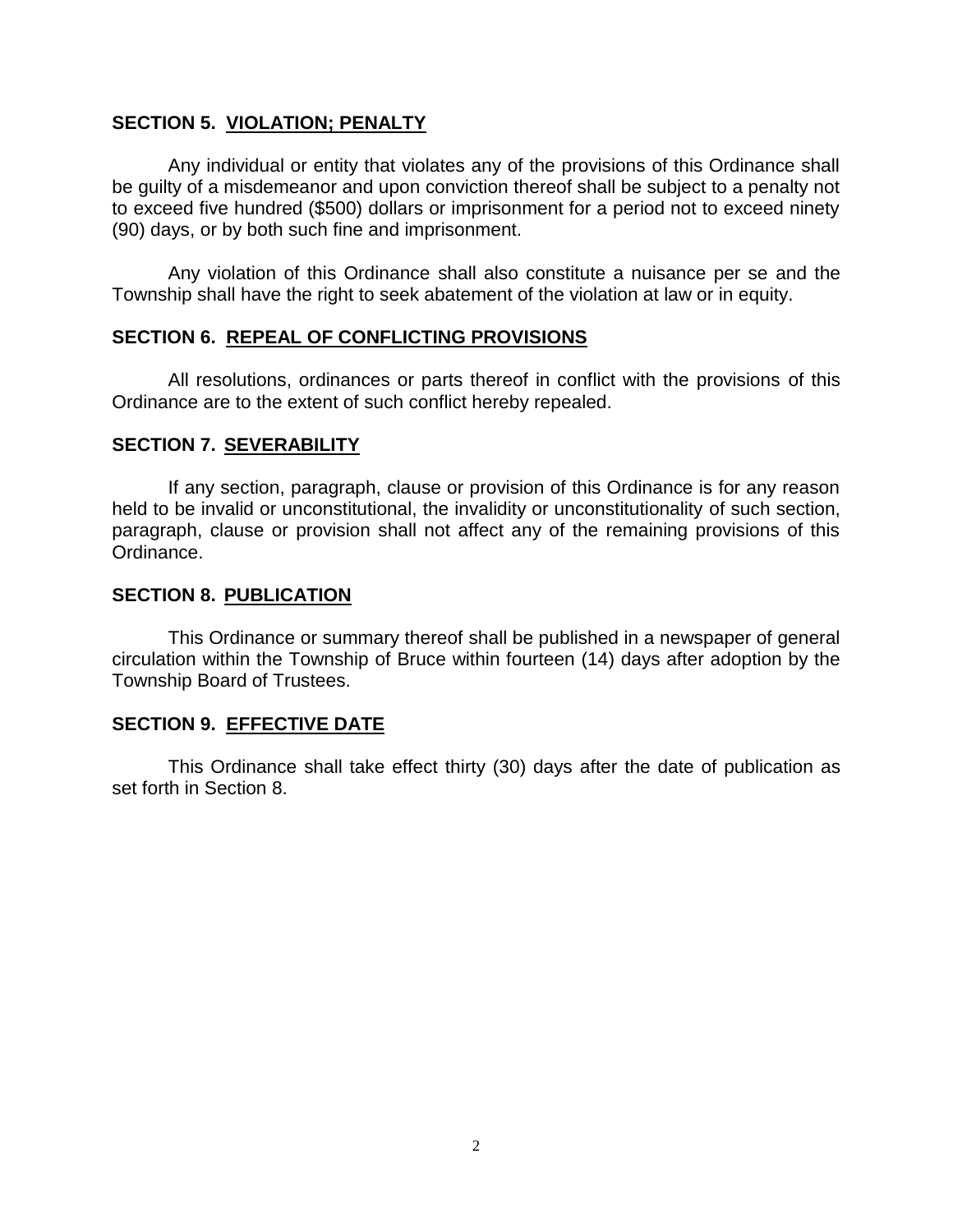### **CERTIFICATE OF TOWNSHIP CLERK**

I hereby certify that the foregoing constitutes a true and complete copy of an Ordinance duly adopted by the Township Board of Bruce, Macomb County, Michigan, at a meeting held on November 14, 2018.

I hereby further certify that the following Township Board members were present at the meeting: CORY, BROCKMANN, OBRECHT, OKONIEWSKI, FALKER and the following Township Board Members were absent: NONE.

 I further certify that Member OKONIEWSKI moved for the adoption of the Ordinance, and that motion was supported by Member OBRECHT.

 I further certify that the following Bruce Township Board Members voted for the adoption of the Ordinance: CORY, BROCKMANN, OBRECHT,OKONIEWSKI, FALKER.

and that the following Bruce Township Board members voted against adoption of the Ordinance: NONE

> Susan Brockmann, Bruce Township Clerk

\_\_\_\_\_\_\_\_\_\_\_\_\_\_\_\_\_\_\_\_\_\_\_\_\_\_\_\_\_\_\_\_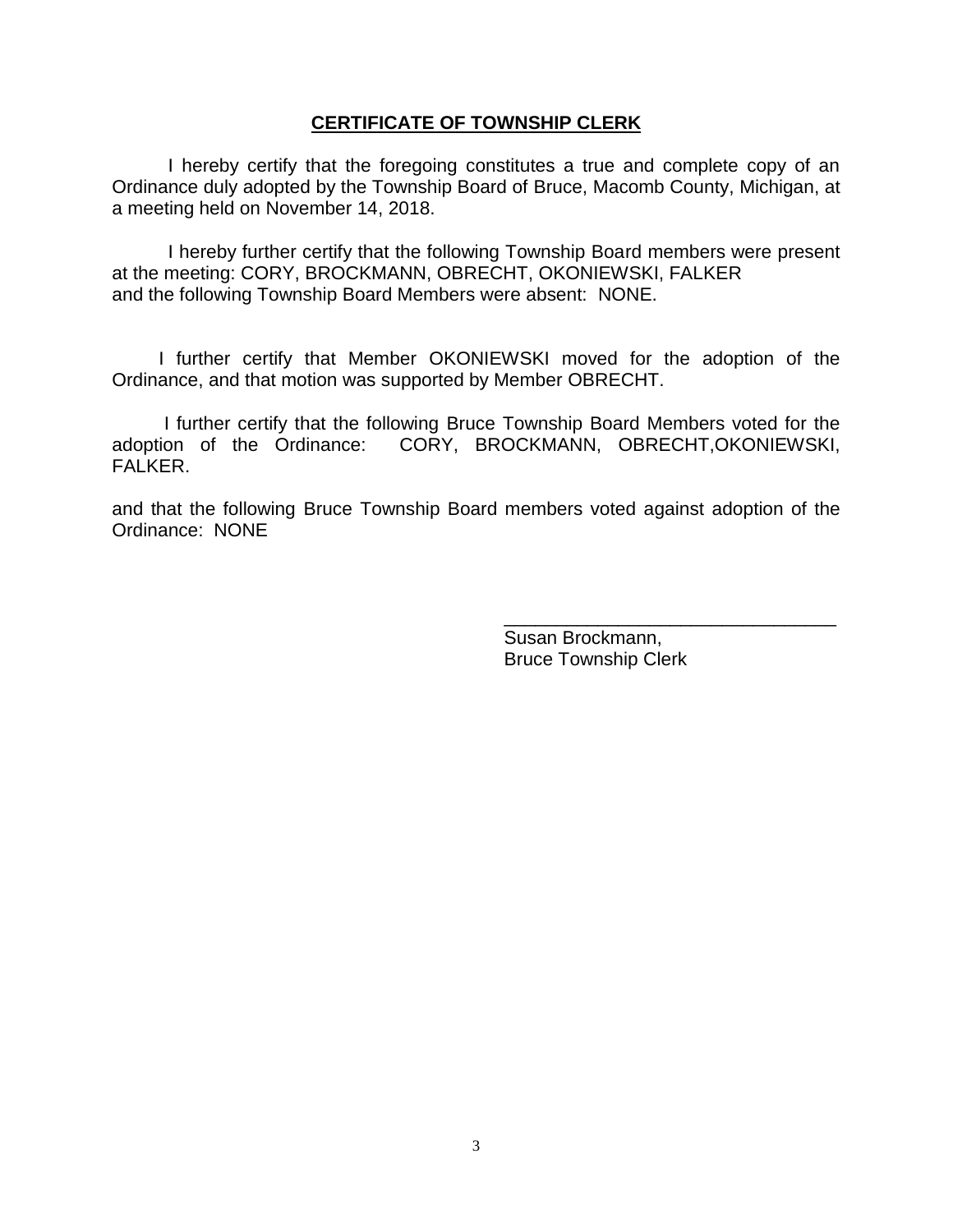# **CERTIFICATE OF PUBLICATION**

 I, the undersigned Township Clerk of the Township of Bruce, do hereby certify that on November 25, 2018, a Summary of the Ordinance adopted was duly published in a newspaper having general circulation within the Township.

> Susan Brockmann, Bruce Township Clerk

\_\_\_\_\_\_\_\_\_\_\_\_\_\_\_\_\_\_\_\_\_\_\_\_\_\_\_\_\_\_\_\_